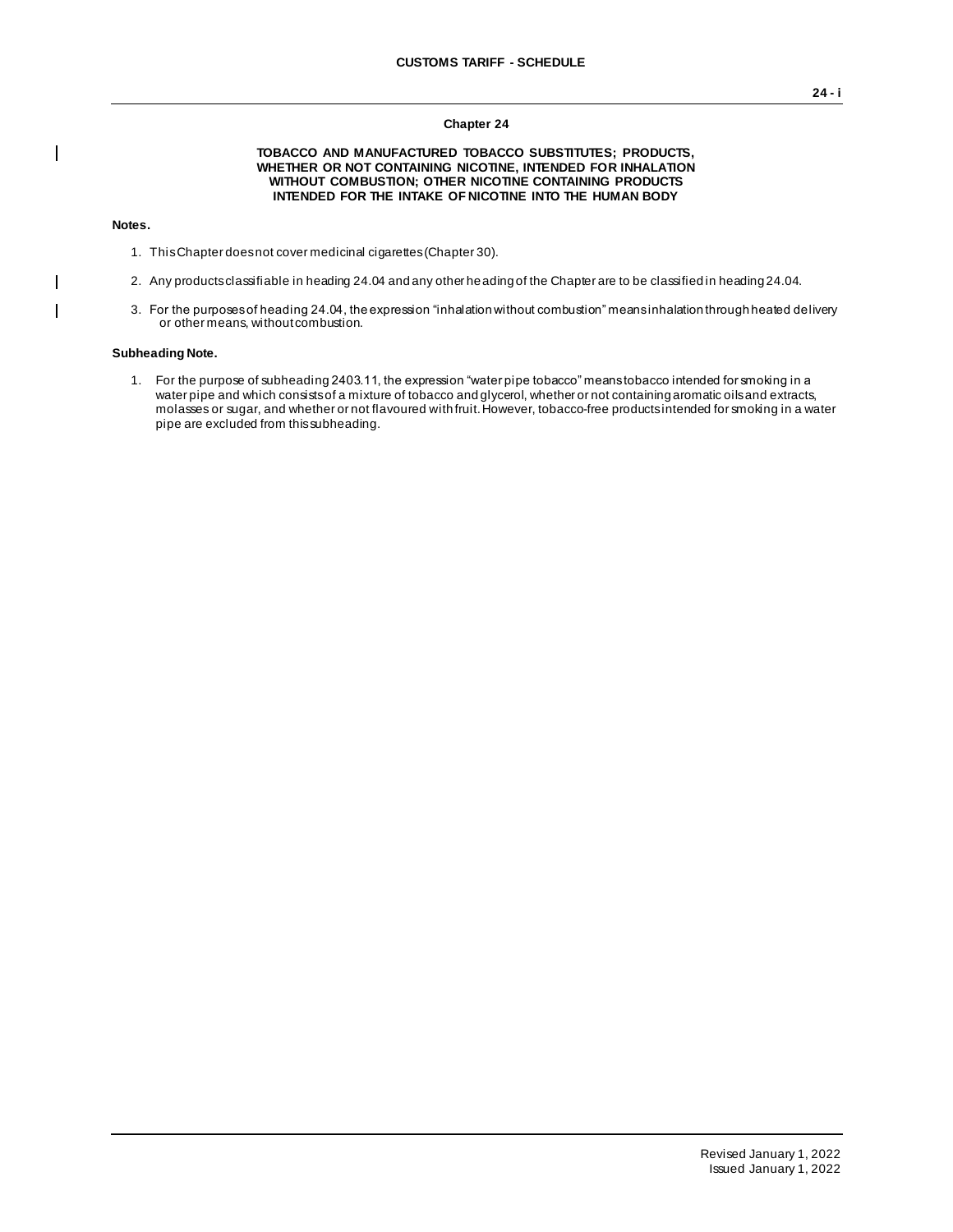# **CUSTOMS TARIFF - SCHEDULE**

| <b>Tariff</b><br><b>SS</b><br>Item | <b>Description of Goods</b>                                                           | Unit of<br>Meas. | <b>MFN</b><br><b>Tariff</b> | <b>Applicable</b><br><b>Preferential Tariffs</b>                                                                           |
|------------------------------------|---------------------------------------------------------------------------------------|------------------|-----------------------------|----------------------------------------------------------------------------------------------------------------------------|
| 24.01                              | Unmanufactured tobacco; tobacco refuse.                                               |                  |                             |                                                                                                                            |
| 2401.10                            | -Tobacco, not stemmed/stripped                                                        |                  |                             |                                                                                                                            |
|                                    | 2401.10.10 00 - - - For use as wrappers in the manufacture of cigars                  | KGM              | Free                        | CCCT, LDCT, GPT, UST,<br>MXT, CIAT, CT, CRT, IT,<br>PT, COLT, JT, PAT, HNT,<br>KRT, CEUT, UAT,<br>CPTPT, UKT: Free         |
|                                    | $-$ - -Other:                                                                         |                  |                             |                                                                                                                            |
|                                    | 2401.10.91 00 - - - - Turkish type                                                    | <b>KGM</b>       | 2.5%                        | CCCT, LDCT, GPT, UST,<br>MXT, CT, CRT, IT, PT,<br>COLT, JT, PAT, HNT,<br>KRT, CEUT, UAT,<br>CPTPT, UKT: Free               |
| 2401.10.99 00 - - - - Other        |                                                                                       | <b>KGM</b>       | 5.5%                        | CCCT, LDCT, UST,<br>MXT, CT, CRT, IT, PT,<br>COLT, JT, PAT, HNT,<br>KRT, CEUT, UAT,<br>UKT: Free<br>GPT: 5%<br>CPTPT: 3%   |
| 2401.20                            | -Tobacco, partly or wholly stemmed/stripped                                           |                  |                             |                                                                                                                            |
|                                    | 2401.20.10 00 - - - Wrapper tobacco for use in the manufacture of cigars              | KGM              | 8%                          | CCCT, LDCT, GPT, UST,<br>MXT, CT, CRT, IT, PT,<br>COLT, JT, PAT, HNT,<br>KRT, CEUT, UAT,<br>UKT: Free<br>CPTPT: 4%         |
| 2401.20.90                         | ---Other                                                                              |                  | 8%                          | CCCT, LDCT, GPT, UST,<br>MXT, CT, CRT, IT, PT,<br>COLT, JT, PAT, HNT,<br>KRT, CEUT, UAT,<br>UKT: Free<br>CPTPT: 4%         |
|                                    |                                                                                       | KGM<br>KGM       |                             |                                                                                                                            |
|                                    | 2401.30.00 00 -Tobacco refuse                                                         | KGM              | 6.5%                        | CCCT, LDCT, UST,<br>MXT, CT, CRT, IT, PT,<br>COLT, JT, PAT, HNT,<br>KRT, CEUT, UAT,<br>UKT: Free<br>GPT: 5%<br>CPTPT: 3.5% |
| 24.02                              | Cigars, cheroots, cigarillos and cigarettes, of tobacco or of tobacco<br>substitutes. |                  |                             |                                                                                                                            |

 $\mathbf{I}$ 

 $\mathbf{I}$ 

 $\blacksquare$ 

 $\mathbf{I}$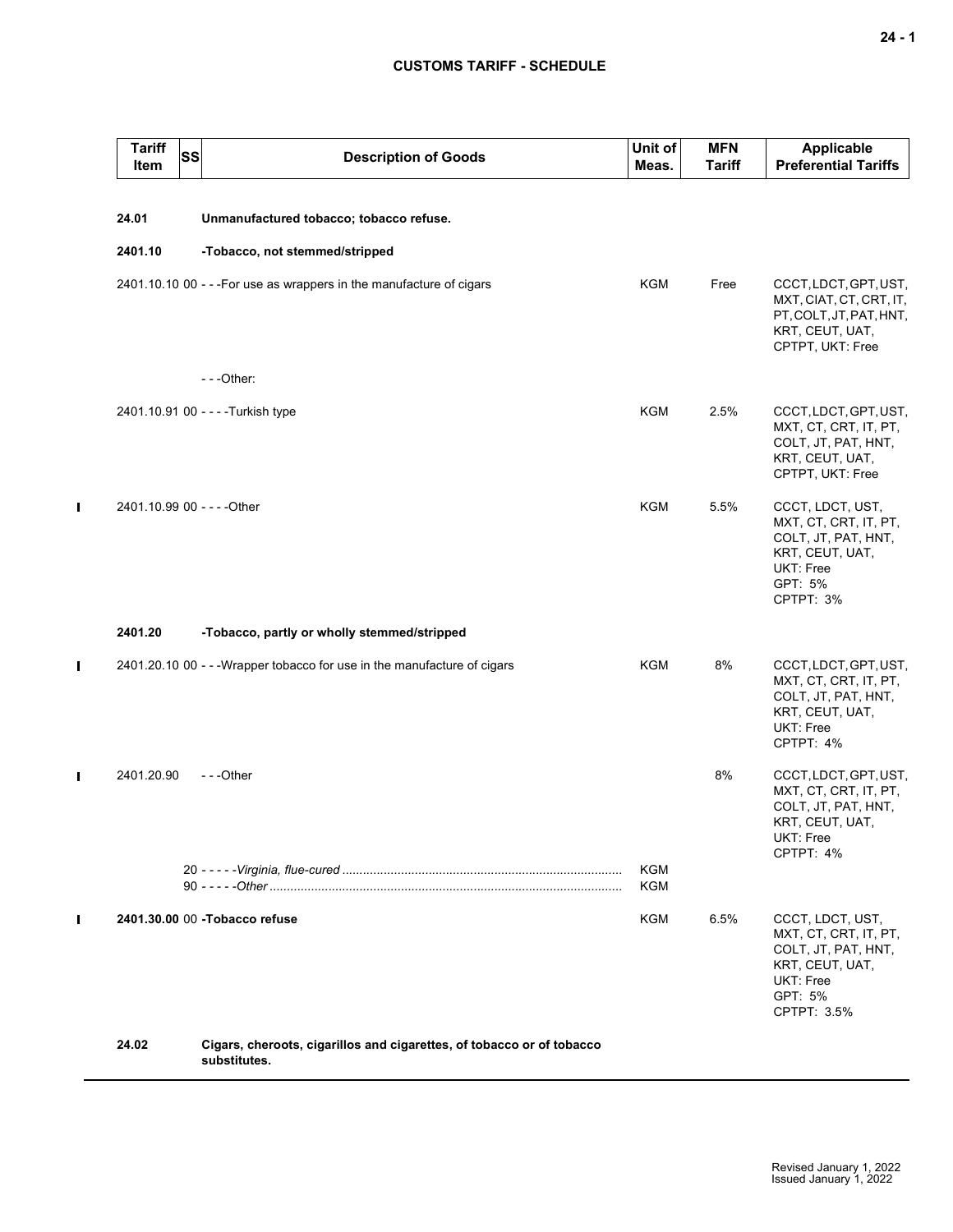|                | <b>Tariff</b><br>Item | <b>SS</b> | <b>Description of Goods</b>                                                                                                                     | Unit of<br>Meas.  | <b>MFN</b><br><b>Tariff</b> | Applicable<br><b>Preferential Tariffs</b>                                                                                  |
|----------------|-----------------------|-----------|-------------------------------------------------------------------------------------------------------------------------------------------------|-------------------|-----------------------------|----------------------------------------------------------------------------------------------------------------------------|
| L              | 2402.10.00            |           | -Cigars, cheroots and cigarillos, containing tobacco                                                                                            | MIL               | 8%                          | CCCT, LDCT, GPT, UST,<br>MXT, CT, CRT, IT, PT,<br>COLT, JT, PAT, HNT,<br>KRT, CEUT, UAT,<br>UKT: Free<br>CPTPT: 4%         |
|                |                       |           |                                                                                                                                                 | MIL               |                             |                                                                                                                            |
| I.             |                       |           | 2402.20.00 00 - Cigarettes containing tobacco                                                                                                   | MIL               | 12.5%                       | CCCT, LDCT, UST,<br>MXT, CT, CRT, IT, PT,<br>COLT, JT, PAT, HNT,<br>KRT, CEUT, UAT,<br>UKT: Free<br>CPTPT: 6.5%            |
| $\blacksquare$ | 2402.90.00 00 -Other  |           |                                                                                                                                                 | <b>KGM</b>        | 6.5%                        | CCCT, LDCT, UST,<br>MXT, CT, CRT, IT, PT,<br>COLT, JT, PAT, HNT,<br>KRT, CEUT, UAT,<br>UKT: Free<br>GPT: 5%<br>CPTPT: 3.5% |
|                | 24.03                 |           | Other manufactured tobacco and manufactured tobacco substitutes;<br>"homogenized" or "reconstituted" tobacco; tobacco extracts and<br>essences. |                   |                             |                                                                                                                            |
|                |                       |           | -Smoking tobacco, whether or not containing tobacco substitutes in any<br>proportion:                                                           |                   |                             |                                                                                                                            |
| П              |                       |           | 2403.11.00 00 - - Water pipe tobacco specified in Subheading Note 1 to this Chapter                                                             | KGM               | 4%                          | CCCT, LDCT, UST,<br>MXT, CT, CRT, IT, PT,<br>COLT, JT, PAT, HNT,<br>KRT, CEUT, UAT,<br><b>UKT: Free</b><br>CPTPT: 2%       |
|                | 2403.19.00            |           | - -Other                                                                                                                                        |                   | 4%                          | CCCT, LDCT, UST,<br>MXT, CT, CRT, IT, PT,<br>COLT, JT, PAT, HNT,<br>KRT, CEUT, UAT,<br>UKT: Free<br>CPTPT: 2%              |
|                |                       |           | $---Cigarette:$                                                                                                                                 |                   |                             |                                                                                                                            |
|                |                       |           |                                                                                                                                                 | <b>NMB</b><br>KGM |                             |                                                                                                                            |
|                |                       |           | - - - - -Other:                                                                                                                                 | NMB               |                             |                                                                                                                            |
|                |                       |           |                                                                                                                                                 | KGM               |                             |                                                                                                                            |
|                |                       |           | -Other:                                                                                                                                         |                   |                             |                                                                                                                            |
|                | 2403.91               |           | -- "Homogenized" or "reconstituted" tobacco                                                                                                     |                   |                             |                                                                                                                            |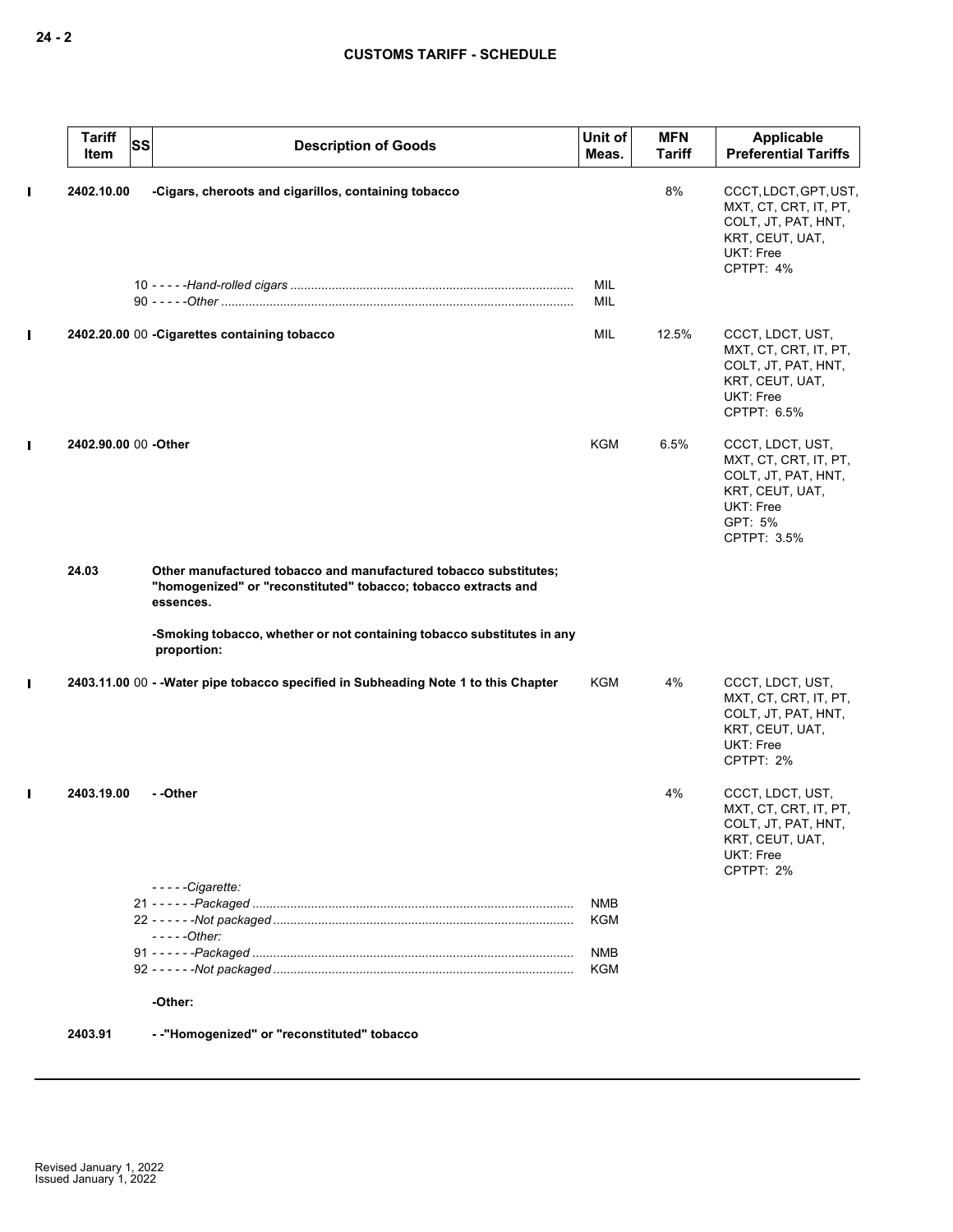|   | <b>Tariff</b><br>Item | <b>SS</b> | <b>Description of Goods</b>                                                 | Unit of<br>Meas.  | <b>MFN</b><br>Tariff | Applicable<br><b>Preferential Tariffs</b>                                                                            |
|---|-----------------------|-----------|-----------------------------------------------------------------------------|-------------------|----------------------|----------------------------------------------------------------------------------------------------------------------|
| П | 2403.91.10            |           | - - - Suitable for use as wrapper tobacco                                   |                   | 5%                   | CCCT, LDCT, GPT, UST,<br>MXT, CT, CRT, IT, PT,<br>COLT, JT, PAT, HNT,<br>KRT, CEUT, UAT,<br>UKT: Free<br>CPTPT: 2.5% |
|   |                       |           |                                                                             | <b>NMB</b><br>KGM |                      |                                                                                                                      |
| П | 2403.91.20            |           | ---Processed leaf tobacco suitable for use as cigar binders                 |                   | 10%                  | CCCT, LDCT, GPT, UST,<br>MXT, CT, CRT, IT, PT,<br>COLT, JT, PAT, HNT,<br>KRT, CEUT, UAT,<br>UKT: Free<br>CPTPT: 5%   |
|   |                       |           |                                                                             | NMB<br>KGM        |                      |                                                                                                                      |
| П | 2403.91.90            |           | ---Other                                                                    |                   | 13%                  | CCCT, LDCT, UST,<br>MXT, CT, CRT, IT, PT,<br>COLT, JT, PAT, HNT,<br>KRT, CEUT, UAT,<br>UKT: Free<br>CPTPT: 7%        |
|   |                       |           |                                                                             | NMB<br>KGM        |                      |                                                                                                                      |
|   | 2403.99               |           | --Other                                                                     |                   |                      |                                                                                                                      |
| П | 2403.99.10            |           | - - -Snuff                                                                  |                   | 5%                   | CCCT, LDCT, UST,<br>MXT, CT, CRT, IT, PT,<br>COLT, JT, PAT, HNT,<br>KRT, CEUT, UAT,<br>UKT: Free<br>CPTPT: 2.5%      |
|   |                       |           |                                                                             | NMB<br>KGM        |                      |                                                                                                                      |
| П |                       |           | 2403.99.20 00 - - - Manufactured tobacco substitutes not containing tobacco | KGM               | 9.5%                 | CCCT, LDCT, UST,<br>MXT, CT, CRT, IT, PT,<br>COLT, JT, PAT, HNT,<br>KRT, CEUT, UAT,<br>UKT: Free<br>CPTPT: 5%        |
| П | 2403.99.90            |           | ---Other                                                                    |                   | 9.5%                 | CCCT, LDCT, UST,<br>MXT, CT, CRT, IT, PT,<br>COLT, JT, PAT, HNT,<br>KRT, CEUT, UAT,<br>UKT: Free<br>CPTPT: 5%        |
|   |                       |           |                                                                             | <b>NMB</b>        |                      |                                                                                                                      |
|   |                       |           |                                                                             | KGM               |                      |                                                                                                                      |